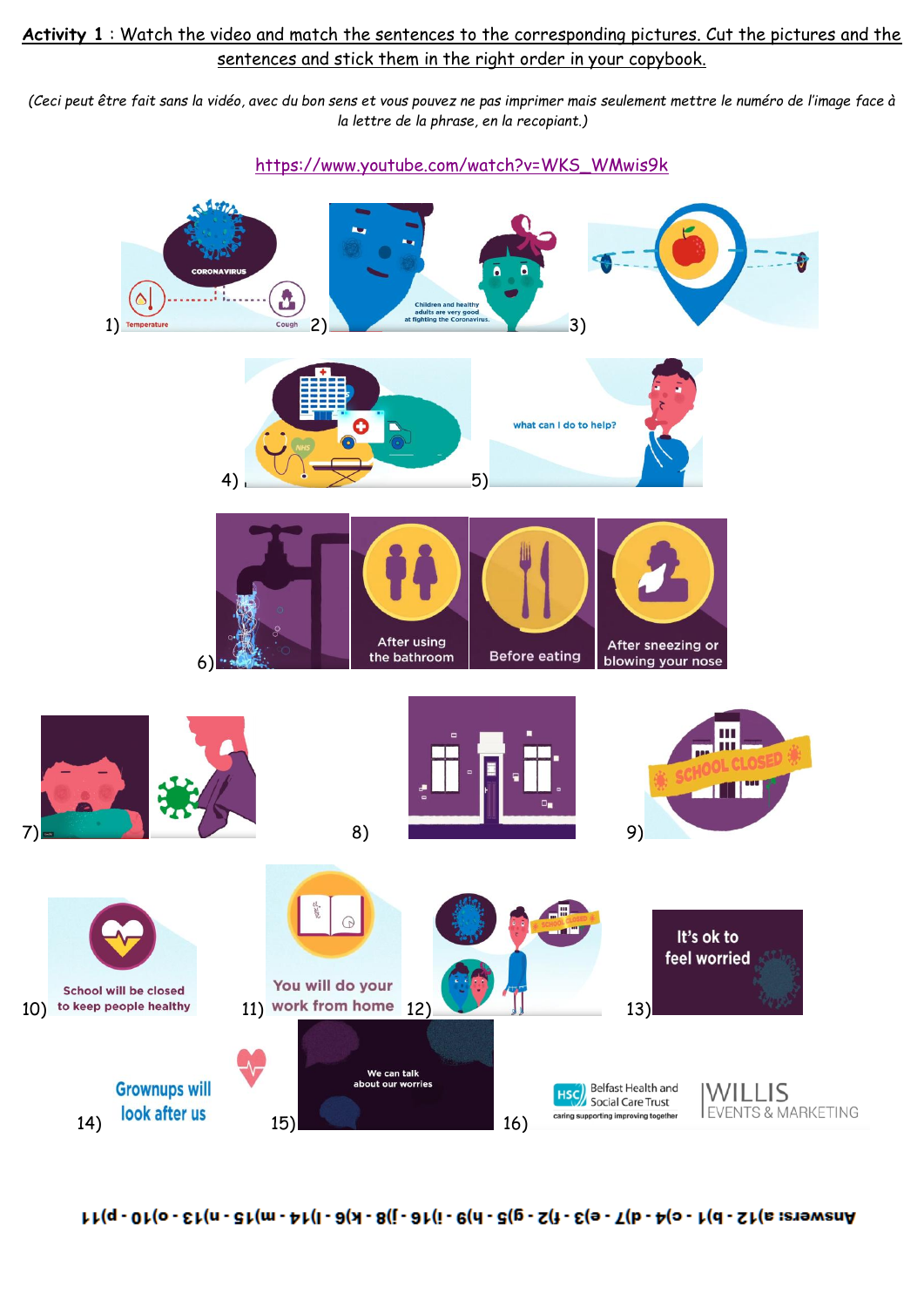a) "I'm going to miss school and I'm missing my friends."

- b) Coronavirus is a illness that can make people have high temperature and a cough.
- c) Some people will have to go to the hospital where doctors and nurses will do everything they can to

help them get better.

- d) You should catch your coughs and sneezes in your arm or in a tissue.
- e) What happens if I get the coronavirus? You must stay at home, rest, eat healthy food and sleep.
	- f) Children and healthy adults are good at fighting germs like coronavirus.

g) What can I do to help?

h) Why is my school closing?

Our aim is to provide a tool to help parents explain the current events surrounding Coronavirus to their children.

j) You'll need to stay at home if you or anyone in your home is poorly.

i)

k) You must wash your hands with soap and warm water after using the bathroom, before eating and after

sneezing or blowing your nose.

l) Grownups will look after us. It's their job to help.

m) We can talk to them about any worries we have.

n) It's ok to feel worried.

o) To try to keep people healthy, your school will be closed for a while.

p) You will stay at home and do your work there.

**Activity 2 Vocabulary** : Find the right expressions from the box /*retrouver les expressions correspondantes.*

*Illness / to cough / to sneeze / a tissue / being healthy ≠being sick = poorly / soap /*

*To blow your nose / grownups = adults / being worried*



1- to blow your nose 2- being sick = poorly 3- to cough 4- being worried 5- spurries = adults 6- soap 7- to blom be illues 10- to sneeze